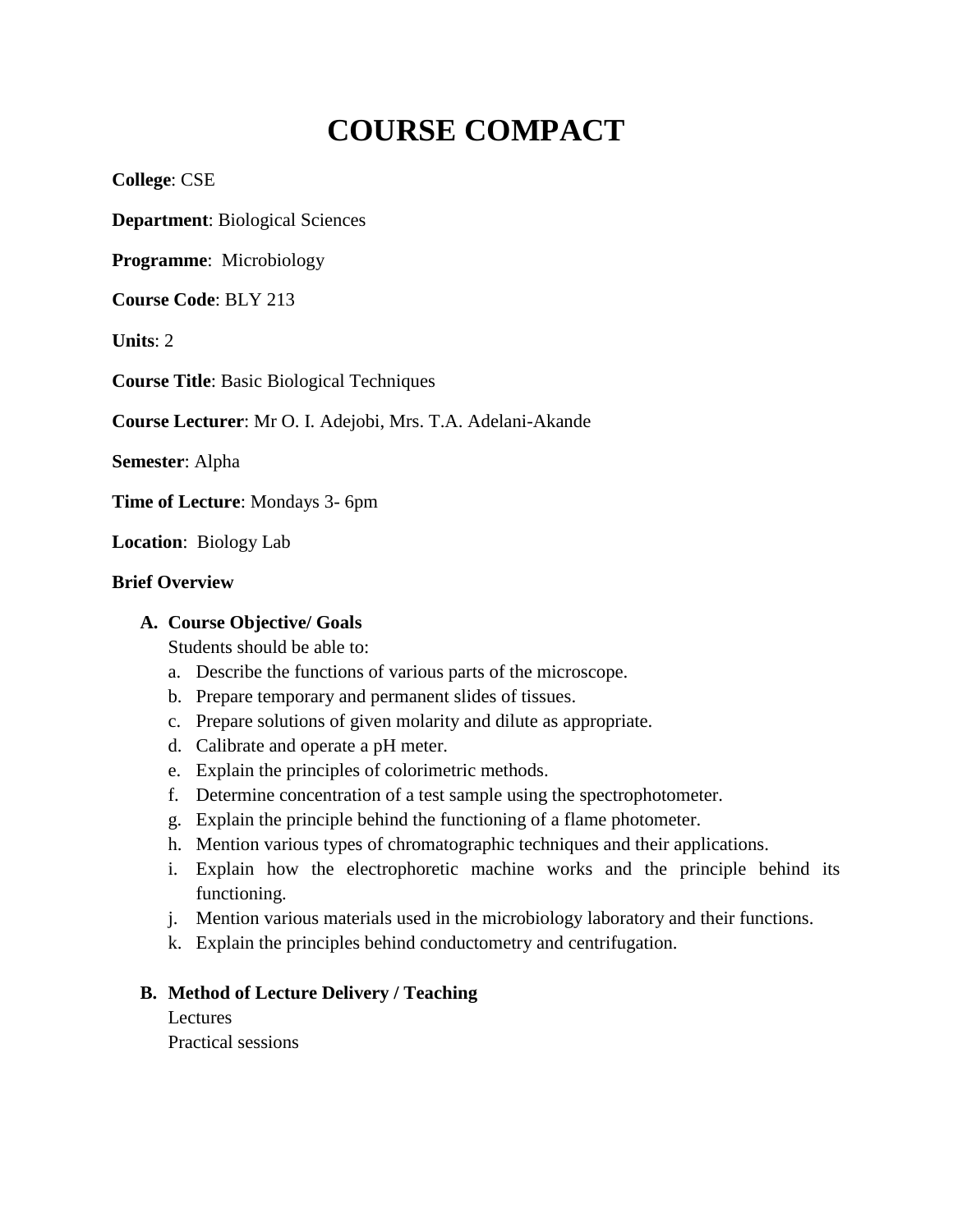# **C. Course Outline**

| <b>Module</b>  | <b>Title</b>                                     | <b>Aim and Objectives</b>                                                                                                                                                                                                                                                                |
|----------------|--------------------------------------------------|------------------------------------------------------------------------------------------------------------------------------------------------------------------------------------------------------------------------------------------------------------------------------------------|
| 1              | introduction<br>General<br>and slide preparation | Students will be introduced to:<br>scope of this course<br>The<br>basic<br>and<br>a.<br>requirements.<br>b. The use of microtome.<br>Dehydration, embedding,<br>staining<br>$c_{\cdot}$<br>and<br>other processes require in preparing a tissue<br>for examination under the microscope. |
| $\overline{2}$ | Solutions and dilutions                          | To expose students to:<br>a. Procedures<br>for<br>preparing<br>standard<br>solutions.<br>b. Terms such as molarity, normality and<br>dilutions.                                                                                                                                          |
| $\overline{4}$ | pH determination                                 | To enlighten students on:<br>a. Various methods of measuring pH.<br>The components of a pH meter and how<br>b.<br>they function.                                                                                                                                                         |
| 5              | Colorimetry<br>and<br>spectrophotometry          | To examine in details:<br>a. How colorimetry can be used in pH<br>determination.<br>b. The similarities and difference between a<br>colorimeter and spectrophotometer.<br>c. The principle behind the use of both<br>photometers.                                                        |
| 6              | Flame photometery                                | To broaden the understanding of students on :<br>The unique roles of volatilization of<br>a.<br>sample and excitation in photometry.<br>b. Analyzing elements in a solution using<br>a flame photometer.                                                                                 |
| 7              | Chromatography                                   | To expose students to:<br>The classification of chromatographic<br>a.<br>techniques.<br>b. How to run paper chromatography                                                                                                                                                               |
| 8              | Electrophoresis                                  | To enlighten students on:<br>The<br>principles<br>behind<br>general<br>a.<br>electrophoresis.<br>b. Different types of electrophoresis and their<br>applications.                                                                                                                        |
| 9              | Microbiological<br>techniques                    | To introduce students to:<br>a. Materials and equipment used in the<br>microbiology laboratory.<br>b. Basic techniques used in microbiology.                                                                                                                                             |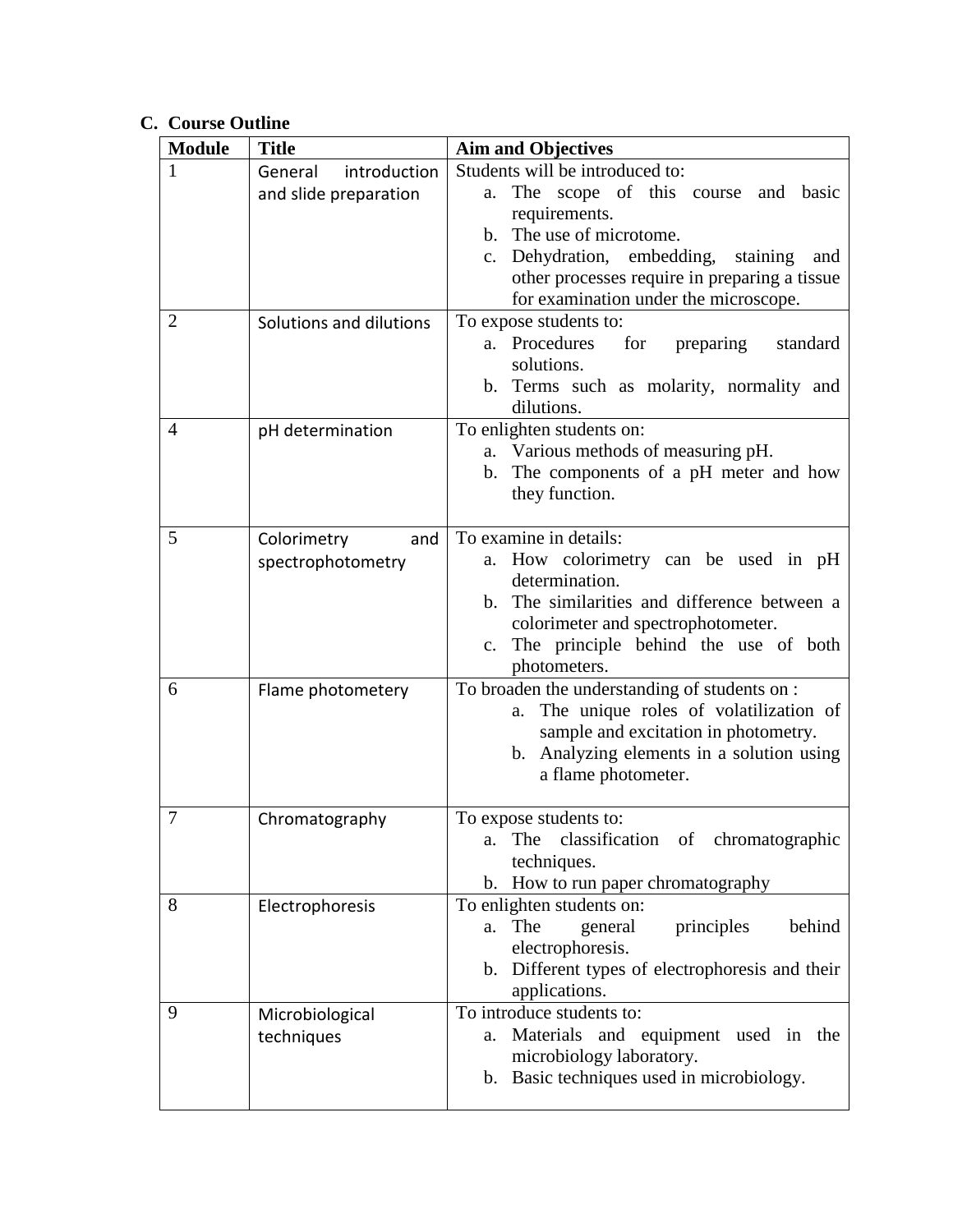| 10 | Conductometry  | To broaden the understanding of students on :<br>theoretical<br>principles<br>a. The<br>in<br>conductometry.<br>b. Factors that can contribute to conductance<br>of a solution. |
|----|----------------|---------------------------------------------------------------------------------------------------------------------------------------------------------------------------------|
|    | Centrifugation | To enlighten students on:<br>a. Basic components of a centrifuge.<br>b. The basic theory of sedimentation                                                                       |

**Note:** Each module will last for a week except for modules 4 and 6 that will last for two weeks each.

**D. Tutorials :** This will be given as required by the class.

### **E. Structure of Programme/ Method of Grading**

Fourteen (14) weeks of lecture Continuous assessment: 30% Alpha semester exams: 70%

#### **F. Ground Rules and Regulation**

- 1. University requirements for attendance would be strictly followed.
- 2. Rules guiding the use of the laboratory should be adhered to.
- 3. Students should comport themselves as royalties during lectures.
- 4. Lateness to lectures will not be tolerated.

#### **G. Topic for Term Paper/ Assignment**

Each student will be required to make a presentation before the semester ends.

## **H. Alignment with Goals and Vision of Landmark University**

This course will engage the minds of students in productive thinking as they are unravel the "mystery" behind each biological technique. They will be challenged to improve on these techniques or develop better procedures and equipment to accomplish same task in more efficient ways; thus becoming solution providers.

## **I. Contemporary Issues / Industry Relevance**

The performance of a graduate on the job can be judged by his/her practical know-how. This course exposes students to various techniques carried out in the biology laboratory as well as the equipment employed and the biological principle behind their use thus positioning students for optimum performance on the job.